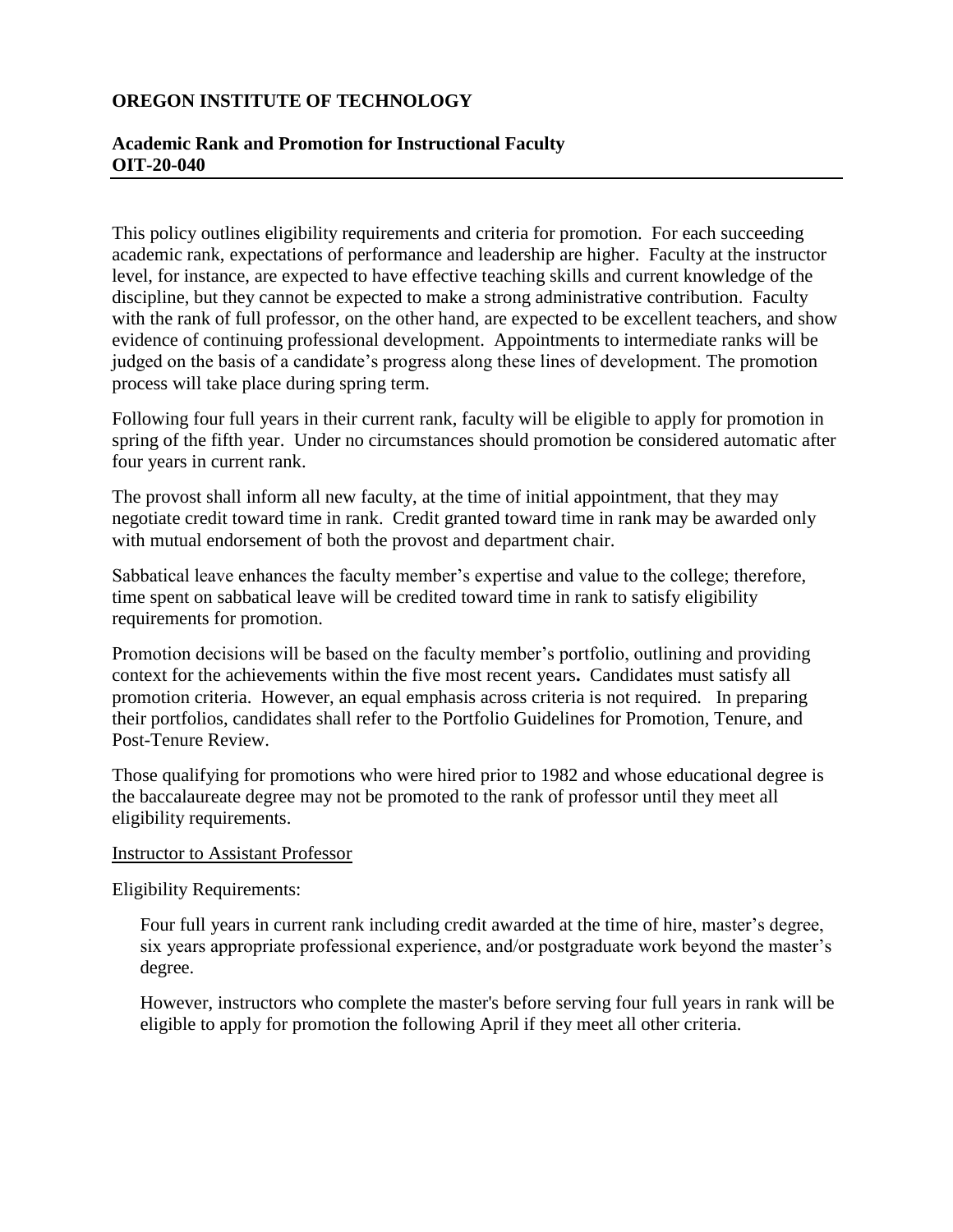Criteria for Promotion:

Demonstrate competency in teaching in all of the following ways:

- Select and organize course content which reflects current knowledge, skill, and methodology
- Foster student learning in an environment that promotes student mastery of course objectives
- Assess and evaluate student achievement effectively
- Participate in professional development related to teaching and learning

Demonstrate service by contributing to departmental objectives and by participating in activities outside the department as in Faculty Senate, active committee work, and professionally-related public service.

Show promise of continuing professional development, scholarship, and creativity**.** Professional development may be evidenced in a broad variety of activities. This may include, but is not limited to, consulting work and participation in professional organizations at the state**,** regional**,** or national/international level.

#### Assistant Professor to Associate Professor

Eligibility Requirements:

Four full years in current rank including credit awarded at the time of hire, master's degree, eight years appropriate professional experience, and/or postgraduate work beyond the master's degree. Indefinite tenure is required for promotion to associate professor.

Criteria for Promotion:

Demonstrate excellence in teaching in all of the following ways:

- Foster student learning in an environment that promotes student mastery of course objectives
- Assume initiative in carrying out departmental objectives
- Contribute to the design and improvement of departmental courses and curricula
- Participate in professional development related to teaching and learning

Demonstrate service by contributing to departmental objectives and by participating in campus activities outside the department as in Faculty Senate or active committee work.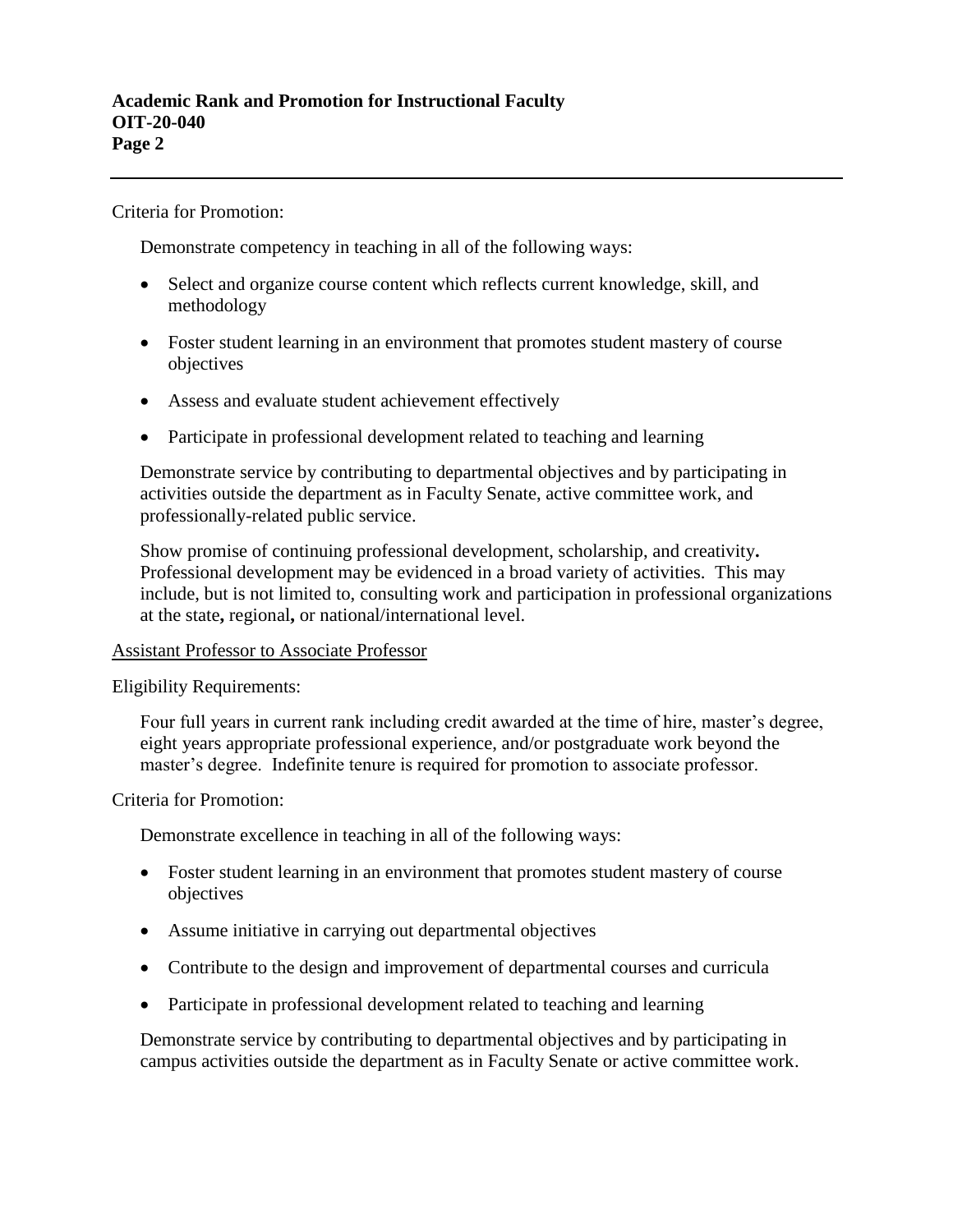Engage in professionally-related public service and/or mentor less experienced faculty whenever possible**.**

Show evidence of continuing professional development, scholarship and creativity. Professional development may be evidenced in a broad variety of activities. This may include, but is not limited to, continuing coursework, or professional certification, consulting work, publication, applied research, and/ or by contributing to state, regional, or national/international professional organizations.

### Associate Professor to Professor

Eligibility Requirements:

Four full years in current rank including credit awarded at the time of hire, master's degree, twelve years experience, which will include a minimum of six years full-time, college-level teaching in addition to appropriate professional experience, teaching and/or postgraduate work beyond the master's degree. Indefinite tenure is required for promotion to professor.

### Criteria for Promotion:

The rank of Professor is the highest rank attainable in the academic profession. Appointment or promotion to this rank therefore requires evidence of exceptional distinction by a combination of leadership, accomplishment, and service in the scholarly, educational, and intellectual life of the Institute or wider academic community. In itself a long period of service does not justify promotion to the rank of full Professor.

Promotion to Professor recognizes that the candidate has demonstrated a history of distinction in leadership or scholarship, which goes substantially beyond what was expected for promotion to associate professor and has a positive impact on the academic community beyond the faculty member's own department. This may occur through leadership in shared governance or other university-wide activities, through other forms of leadership, or through distinction in scholarship.

OIT is an institution that practices shared governance, which requires that leadership qualities are fostered and rewarded among the faculty. Faculty ensure institutional success by participating in and leading decision-making processes that have far-reaching effects. Leadership requires commitment, integrity, accountability and initiative, as well as an ability to collaborate, build consensus, apply sound judgment and take responsibility for decisions. Leadership qualities may be evidenced in a broad variety of activities, including in the governance of the department, campus or university, in program development, in other university-wide activities, or in the candidate's discipline.

Distinction in scholarship furthers the mission of OIT by bringing opportunities to our students, partnerships with external industries and agencies, and recognition of OIT in the broader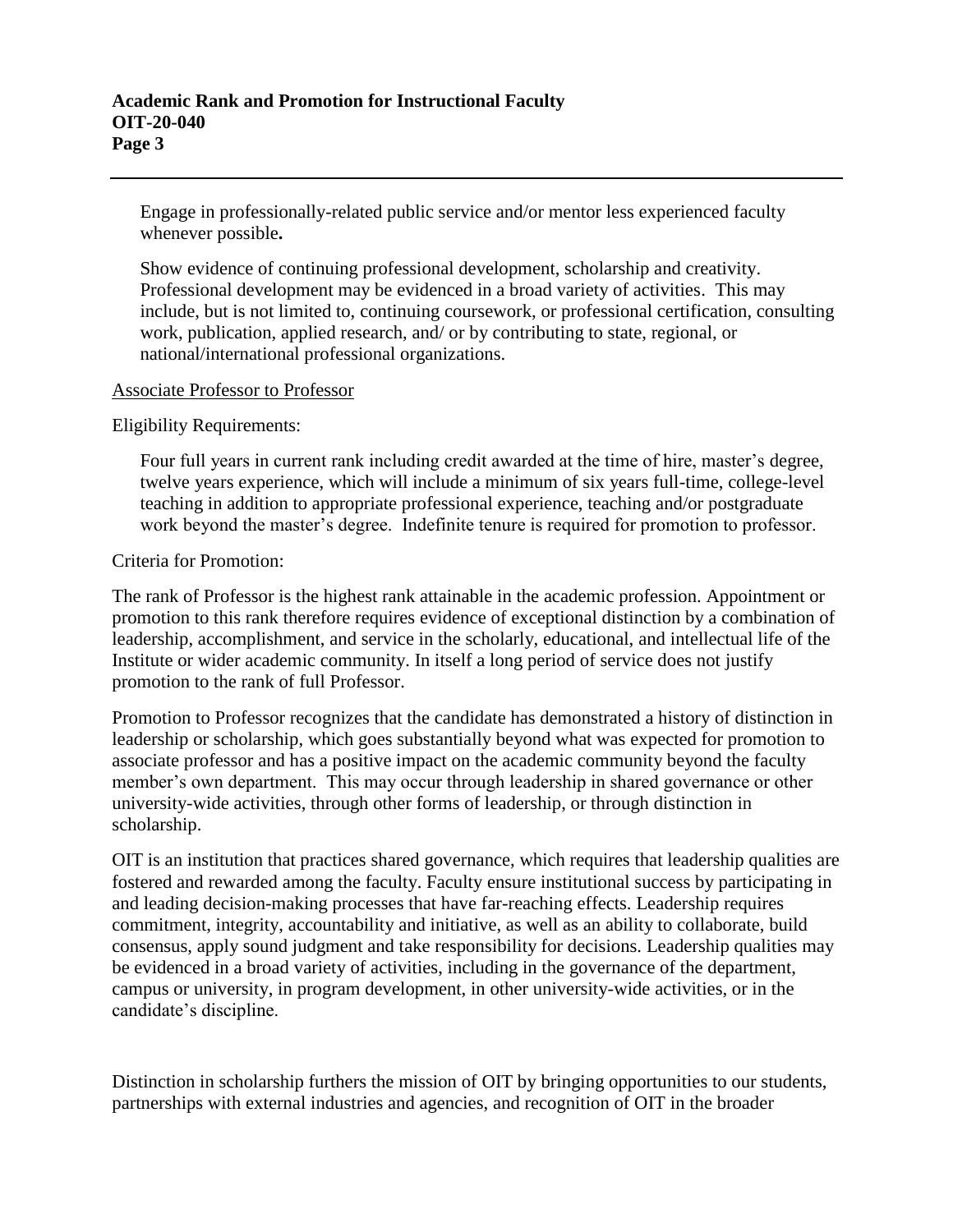academic community. Scholarship may take many forms in different disciplines, with many measures of success, but distinction in scholarship should include several forms over a sustained period. These forms may include involvement of OIT students in projects or research, external conference presentations, peer-reviewed publications, external funding, patents, or research partnerships with industries and agencies. This is not intended to be an exhaustive listing; candidates should document all activities they deem relevant. Applicants are responsible for establishing the significance and scholarly nature of all activities.

In addition, all candidates for promotion to full professor are expected to satisfy the following criteria. Demonstrate continued excellence in teaching in all of the following ways:

- Foster student learning in an environment that promotes student mastery of course objectives
- Assume initiative in instructional improvement and curricular development in the department
- Contribute to the design and improvement of departmental courses and curricula
- Participate in professional development related to teaching and learning

Continue to actively contribute in service to the department, campus, or university and participate actively in university committee activities. Engage in professionally-related public service and mentor less experienced faculty whenever possible.

Show evidence of continuing professional development, scholarship and creativity. Professional development may be evidenced in a broad variety of activities. This may include, but is not limited to, continuing coursework, or professional certification, consulting work, publication, applied research, and/ or by contributing to state, regional, or national/international professional organizations.

Salary Increase for Promotion in Rank: Either 10% or to the discipline floor for the new rank, whichever is greater. Total raises resulting from post-tenure review and promotion procedures for associate professors in any 5-year period shall not exceed the greater of 10% or the discipline specific salary floor of full professors.

### Promotion Committees: Definitions and Membership

1. Promotion Review Committee

Each department shall form a Promotion Review Committee to consider faculty promotions.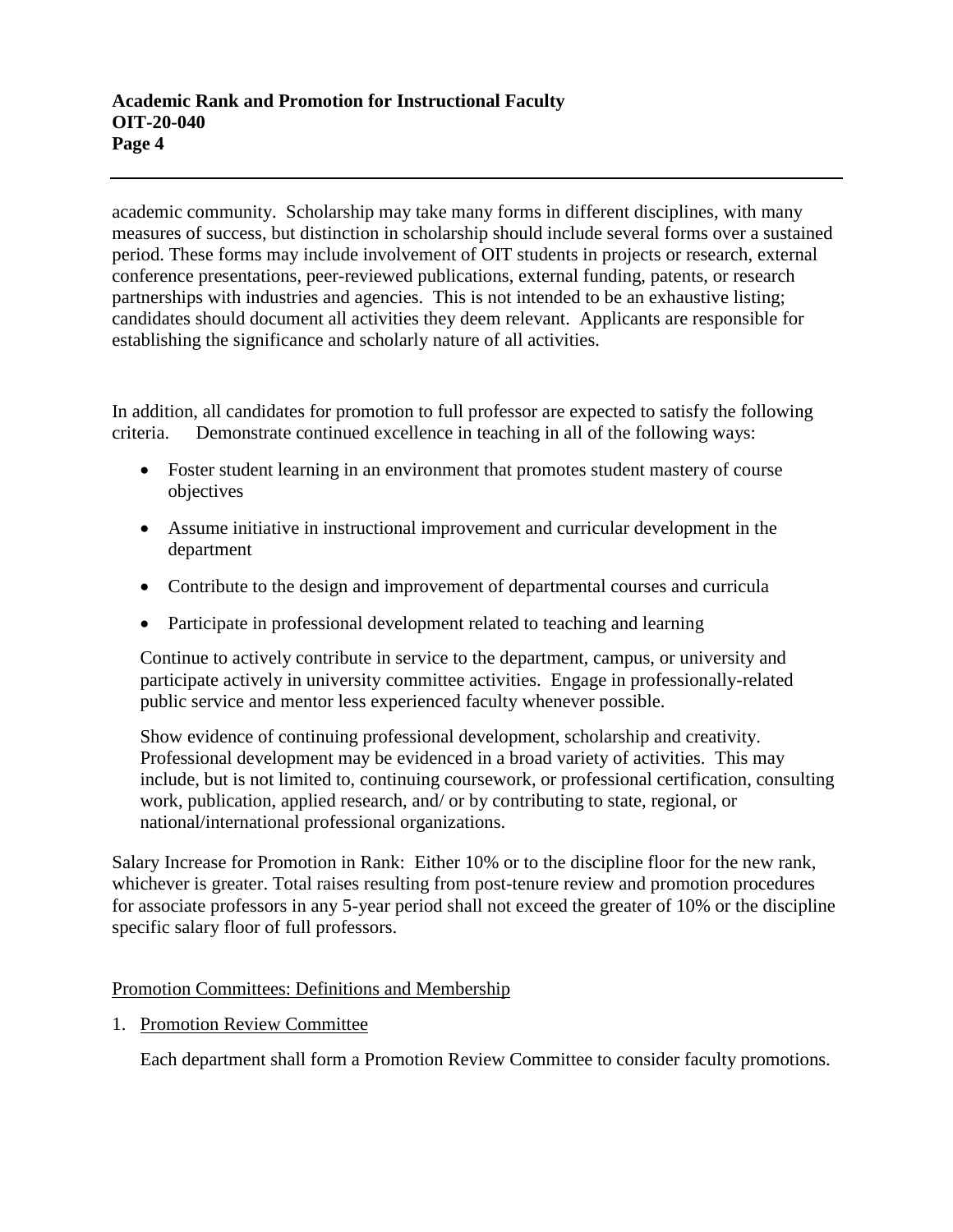- a. By the end of the eighth week of winter term, the department chair shall appoint a fivemember Promotion Review Committee. For the sake of consistency in tenure and promotion decisions, members of the departmental Tenure Review Committee will also serve on the Promotion Review Committee, if eligible. Faculty ineligible to serve on the Promotion Review Committee include the department chair, members of the Promotion Advisory Committee, non-tenured faculty, and faculty being considered for promotion. However, full-time, senior faculty who have relinquished tenure prior to retirement are eligible.
- b. If one or more members of the Tenure Review Committee are not eligible to serve on the Promotion Review Committee, all full-time department members, including department chair, tenured/non-tenured faculty, and candidates for tenure/promotion will elect alternate Promotion Review Committee members from eligible faculty inside or outside the department. Preference first should be given to members of other departments in which the candidate holds a split appointment and then to faculty most likely to be knowledgeable about the candidate. Whenever possible, at least one member of the Promotion Review Committee should be from the same campus/location as the candidate, even if that committee member is not from the candidate's own department.
- c. Exceptions to the committee membership rules may be requested of the college dean by submission of letters from both the candidate and department chair.
- d. The department chair shall designate a member of the Promotion Review Committee to convene its first meeting. The Promotion Review Committee will select a chair from within its membership. Each committee member shall sign the statement of ethics document.
- e. If the department chair has applied for promotion and met the eligibility requirements and criteria, the college dean will serve in place of the department chair and the provost in place of the college dean in the review process.

# 2. College Promotion Committee

Each college shall have a committee to recommend faculty promotions.

a. The college dean shall schedule a meeting of the College Promotion Committee by the end of the fifth week of spring term to consider departmental recommendations for promotion and all appeals. The committee will consist of a non-voting moderator, department chairs, and Promotion Review Committee chairs. The moderator will be a tenured faculty member who is appointed by the college dean. Each department shall have at least two representatives on the College Promotion Committee.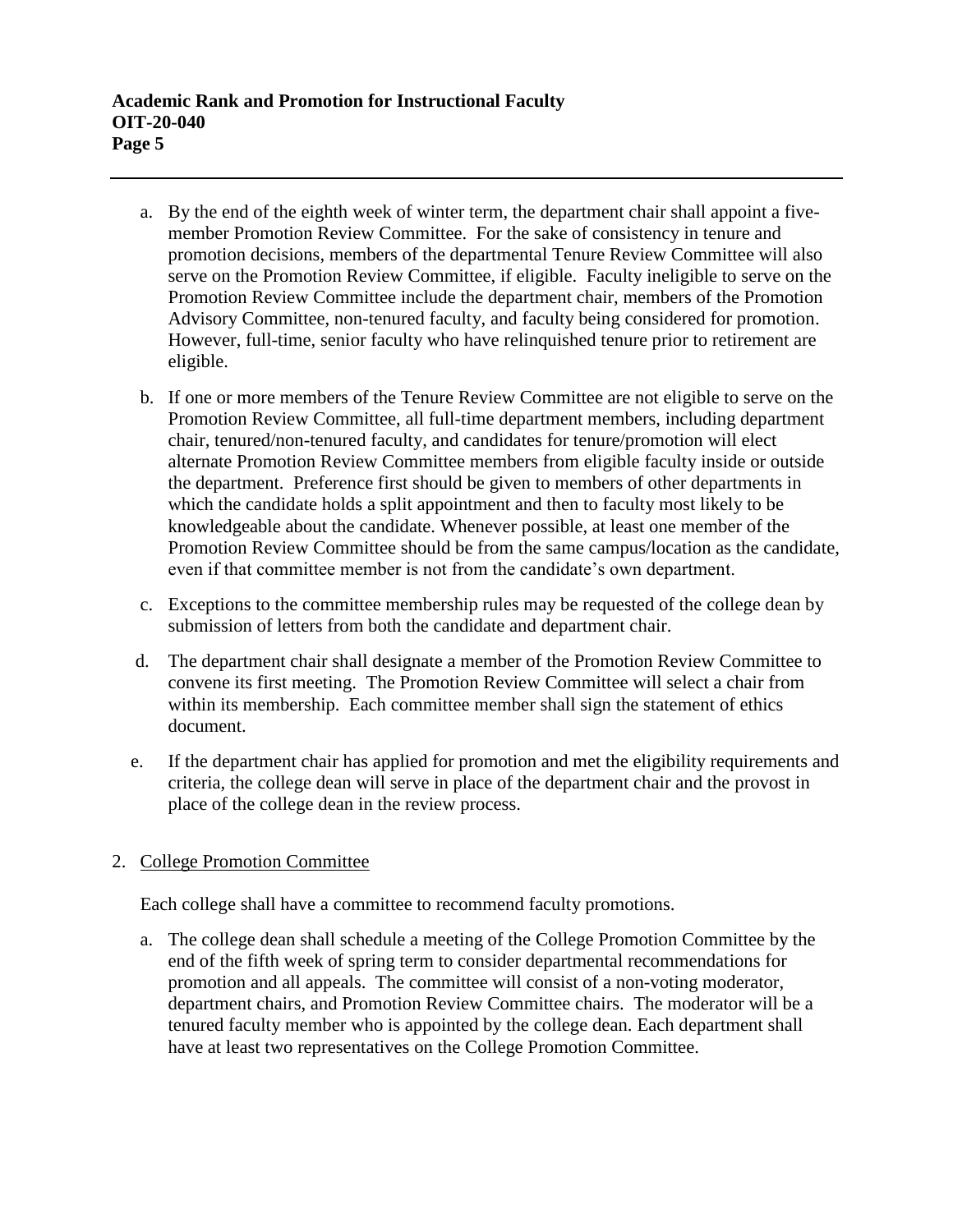- b. The moderator will convene the committee, providing all documentation on recommendations and appeals. Each committee member shall sign the statement of ethics document.
- c. A department chair being considered for promotion will be replaced by a full professor or ranking faculty member to be selected by the college dean from the appropriate Promotion Review Committee.

## 3. Promotion Advisory Committee

The university shall have a committee to recommend faculty promotions.

- a. The Promotion Advisory Committee is a peer group of instructional faculty whose purpose is to provide university-wide perspective in the promotion process for instructional faculty. In selecting members, the diverse interests of faculty, including geographical location, should be considered for committee constitution. This committee shall be a standing committee consisting of three full professors from the instructional faculty appointed by the OIT president, four full professors from the instructional faculty appointed by the president of the Faculty Senate, and the affirmative action officer, exofficio. The OIT president shall appoint a chair from the seven members. The chair shall have served on the committee for at least two prior years and will serve a one-year term, which may be renewed.
- b. Appointments to the Promotion Advisory Committee will normally be for a term of three years. However, shorter terms of appointment may be made as there shall be no more than three new members of this committee in any given year. Any member or prior member may be re-appointed.
- c. If a member of the Promotion Advisory Committee is unable to serve for a portion of his/her term, the chair of the Promotion Advisory Committee will request that an alternate be appointed; the original appointing officer (Faculty Senate president or OIT president) will appoint the alternate.

### Procedure for Academic Rank Promotion for Instructional Faculty

All parties shall abide by the following timeline. However, the provost may modify the timeline if he/she determines a reasonable need to do so.

1. By the end of the first week of fall term, the provost shall inform department chairs of faculty eligible for promotion based on time in rank. By the end of the second week of fall term, each department chair shall inform faculty in writing when they have met minimum eligibility requirements for promotion. The faculty member shall apply for promotion by submitting a portfolio to the Promotion Review Committee.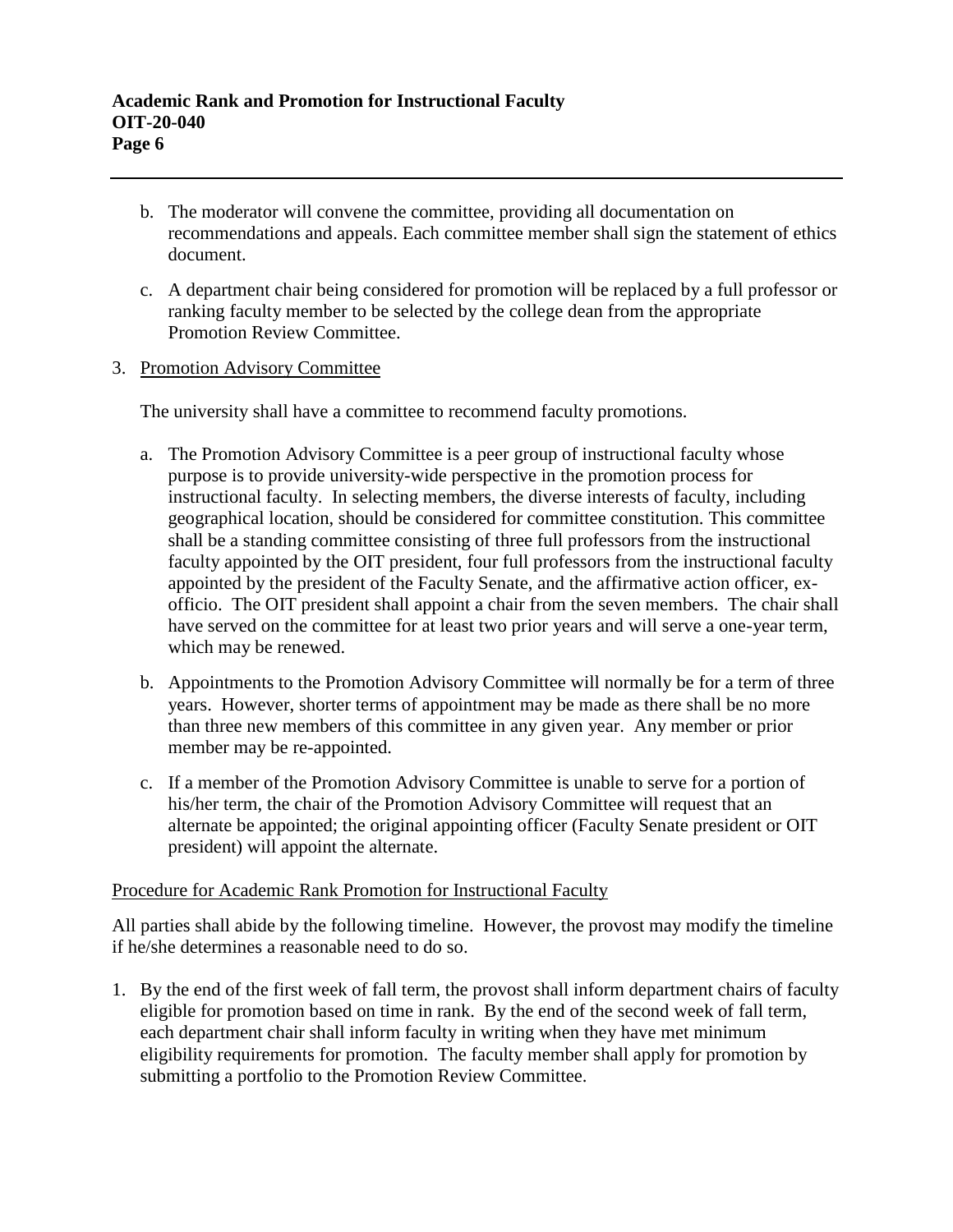- 2. Each applicant will submit a portfolio to the Promotion Review Committee by the end of the first week of spring term. The committee will verify eligibility as well as evaluate performance in terms of the criteria outlined above.The committee will submit a written decision to the department chair by the end of the third week of spring term, listing specific activities where the applicant has met or exceeded the promotion criteria and/or identifying specific areas where the applicant has not met the criteria. The content of the Promotion Review Committee's deliberations are confidential and shall not be divulged by its members. The committee may solicit other information to confirm documentation in the applicant's portfolio; however, no anonymous input may be solicited or accepted, nor can sources be kept confidential.
- 3. The department chair will attach a letter of support/non-support to the committee decision and forward both to the college dean by the end of the fourth week of spring term. The chair will notify applicants, in writing, of the committee's decision by Wednesday of the fourth week.
	- a. Applicants may appeal a negative decision by the Promotion Review Committee to the College Promotion Committee only after the applicant first meets with the department chair and chair of the Promotion Review Committee. In the case of disagreement, the applicant shall initiate the appeal process by submitting a letter of rebuttal to the college dean by the end of the fourth week of spring term. Upon request, the moderator of the college committee shall provide each applicant an opportunity to address the College Promotion Committee to present a case for promotion.
	- b. The College Promotion Committee will consider all evidence and determine whether there is just cause to further consider the applicant's request for promotion. The College Promotion Committee's decision is final. If the College Promotion Committee decides not to review the application further or the applicant chooses not to appeal the Promotion Review Committee's negative decision, the promotion process is ended and the college dean shall place copies of the documentation forwarded by the Promotion Review Committee and department chair in the applicant's provost file.
- 4. Each department chair will summarize the key points of the recommendation to the College Promotion Committee for each applicant advanced by the Promotion Review Committee. The College Promotion Committee will make promotion decisions based on the criteria outlined above.No secret ballots will be allowed. The content of the College Promotion Committee's deliberations are confidential and shall not be divulged by its members.
	- a. The moderator of the College Promotion Review Committee will submit a separate report to the Promotion Advisory Committee and the college dean, summarizing the College Promotion Committee's decision for each applicant, including all documentation from Promotion Review Committees and department chairs, by the end of the sixth week of spring term. The secretary for the Promotion Advisory Committee shall place a copy of these documents in the applicant's provost file and organize applications for promotion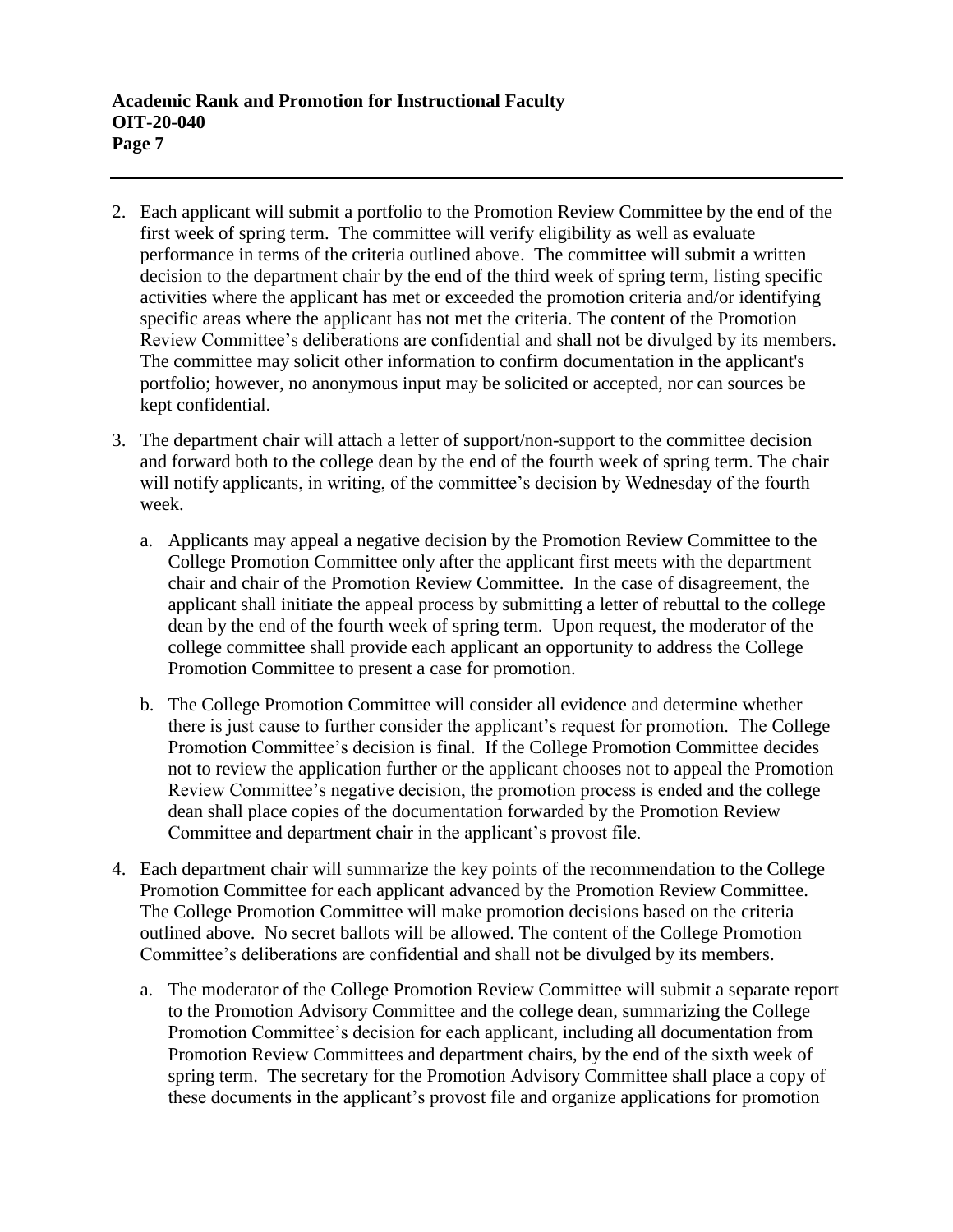for the Promotion Advisory Committee's consideration. Applicants who receive a negative decision from the College Promotion Committee are not forwarded to the Promotion Advisory Committee, thus ending the promotion process.

- b. The college dean will notify all applicants of the College Promotion Committee's recommendation by Wednesday of the seventh week.
- 5. The Promotion Advisory Committee will review all applications for promotion advanced from the College Promotion Committee and submit a list of its recommendations to the provost along with all documentation and the selection criteria used by the end of the tenth week of spring term.No secret ballots will be allowed. The content of the Promotion Advisory Committee's deliberations are confidential and shall not be divulged by its members. The committee may solicit other information to confirm documentation in the applicant's portfolio; however, no anonymous input may be solicited or accepted, nor can sources be kept confidential.

The college deans will review all applications for promotion advanced from the College Promotion Committee and submit a report of recommendations to the provost along with all documentation and the selection criteria used by the end of the tenth week of spring term. The deans' report may, at their option, be submitted jointly by both deans or individually by each dean. The deans may solicit other information to confirm documentation in the applicant's portfolio; however, no anonymous input may be solicited or accepted, nor can sources be kept confidential.

6. The provost, the college deans, and the chair of the Promotion Advisory Committee shall meet to discuss the committee's and the deans' recommendations. The provost, in consultation with the president, will make the final promotion decisions and communicate those decisions to the Promotion Advisory Committee. A copy of the provost's decision letter and the Promotion Advisory Committee's recommendation shall be placed in the applicant's provost file.

Applicants considered for promotion will receive written notification of the provost's decision by the end of spring term. In the case of a negative decision, the provost will provide a brief letter of explanation outlining the reasons for the decision. The applicant shall have the opportunity to meet with the provost to discuss the reasons for the negative promotion decision in more detail.

### Faculty Rights

- 1. Grievance procedures mandated by OARs 580-021-0050 and 580-021-0055 are located in the Policy and Procedures portion of the Human Resources section of the OIT website.
- 2. Faculty may access and respond to the documentation of the promotion decision archived in their provost file as delineated by the Faculty Records Policy: OIT-22-010.